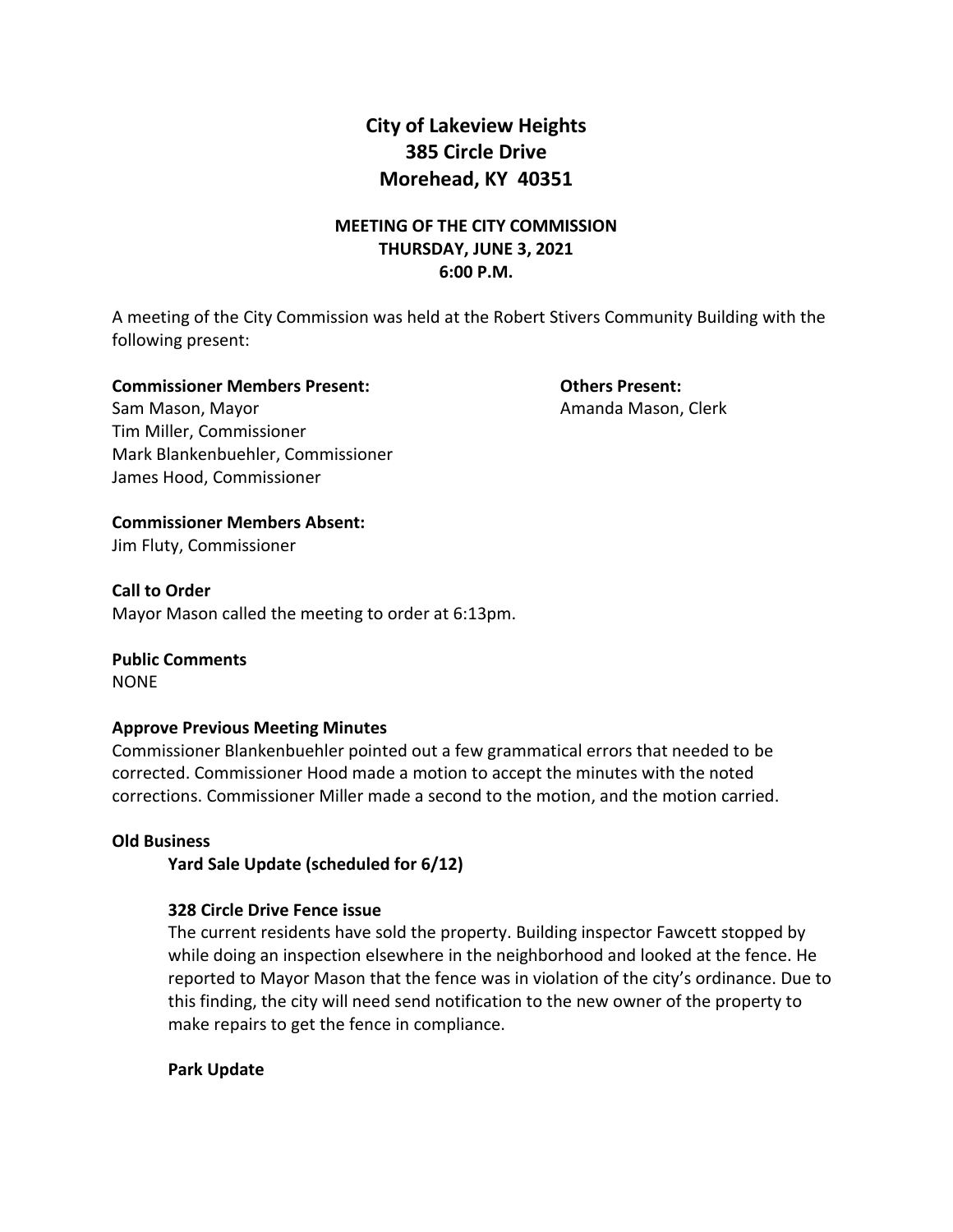Commissioner Blankenbuehler reported that the park bridge has been fixed. It cost around \$130. Commissioner Hood said that last week he noticed that the picnic table bench had been ripped off and now needs repaired. There was also garbage all over the park, which he cleaned up.

Commissioner Miller indicated that the commission should look into the configuration of the park to allow additional sunlight to shine on the park to reduce wood rot in the future.

Commissioner Blankenbuehler indicated he would look at the picnic table to see what it would take to make repairs.

#### **New Business**

#### **Treasurer's Report**

Commissioner Miller made a motion to approve May's Financial Report. Commissioner Blankenbuehler made a second to the motion, and the motion carried.

#### **Alma Patrick – Fence Building**

Mayor Mason spoke to Ms. Patrick today after Commissioners Hood and Fluty had spoken to Ms. Patrick, the builder, and Ms. Patrick's son last week. Mayor Mason spoke to the contractor again today and he, along with Commissioner Hood measured the setbacks again for the fence on the corner lot per Ordinance 7.

Mayor Mason indicated that he still has to speak to the builder (Sean) about a few more issues including a gate, proposed driveway, possible drain, etc.

#### **Innovative Response Training**

Mayor Mason reported that the Department of Defense is bringing in medically trained military personnel to our area to gain hands-on experience. They will provide no-cost healthcare services to those in need. The care dates will be July 12-19<sup>th</sup>. Volunteers may be needed to help direct those in attendance.

Mayor Mason will try to get information that we can distribute to residents just in case any of them may be in need of such services.

#### **City Building Computer**

Mayor Mason and Clerk Mason provided an update on the issues that the city computer is having. Commissioner Miller suggested keeping the potential purchase of a new city desktop computer on the front-burner, so that if Mayor Mason cannot get the issues resolved the commission can revisit additional steps that may need to be taken. Commissioner Blankenbuehler made a motion to purchase a new computer and necessary software for the city building (up to \$1000). Commissioner Miller made a second to the motion, and the motion carried.